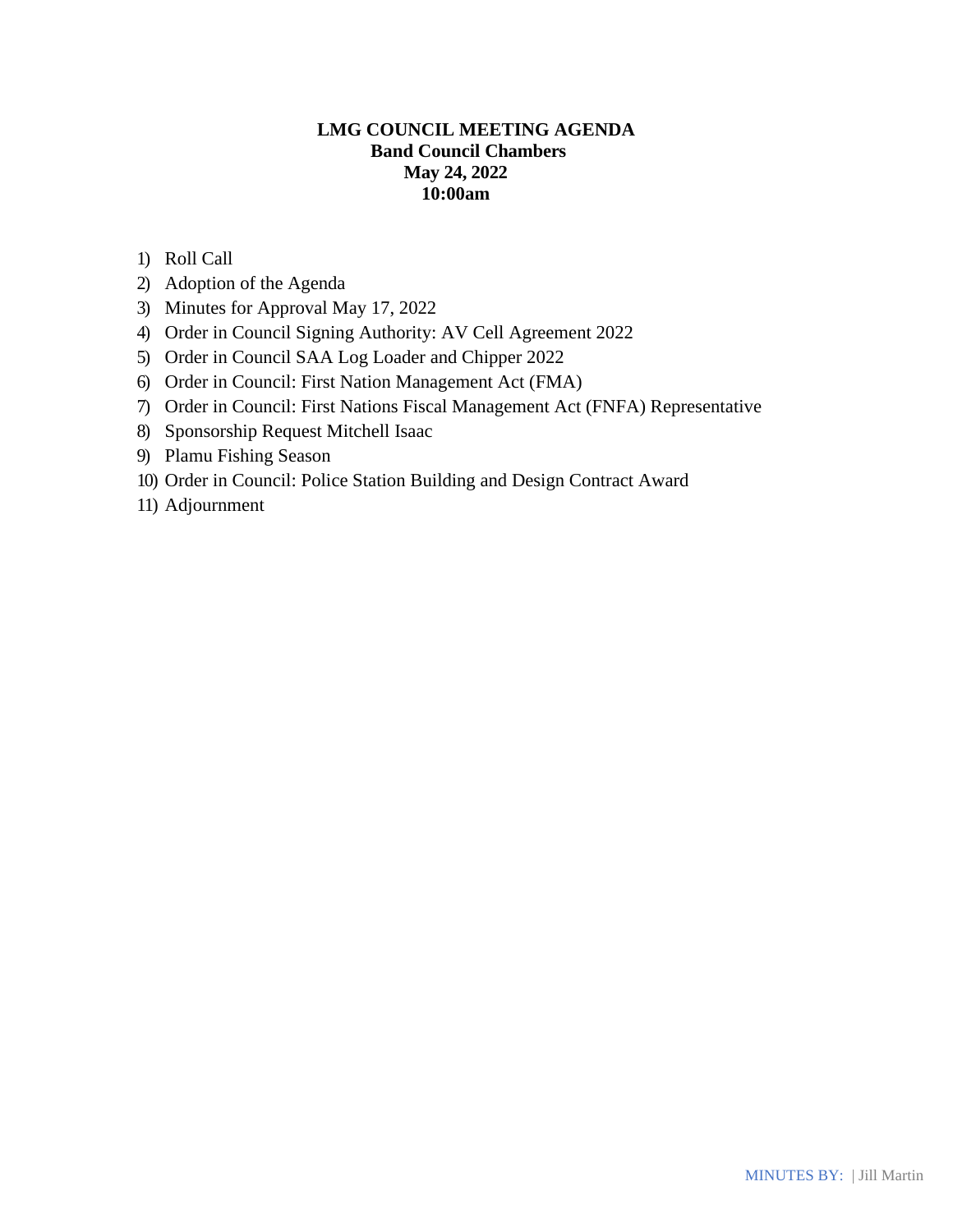# **1. Roll Call**

## **LMG COUNCIL ATTENDEES:**

Chief Darcy Gray Councillor Ali Barnaby (Zoom) Councillor Annette Barnaby (Absent) Councillor Brian Caplin Jr. (Sick) Councillor Chad Gedeon (Zoom) Councillor Gordon Isaac Jr. Councillor Dr. Cathy Martin (Absent) Councillor George Martin Councillor Kevin Methot Councillor Sky Metallic Councillor Wendell Metallic (Zoom) Councillor Alexander Morrison (Zoom) Councillor Sheila Swasson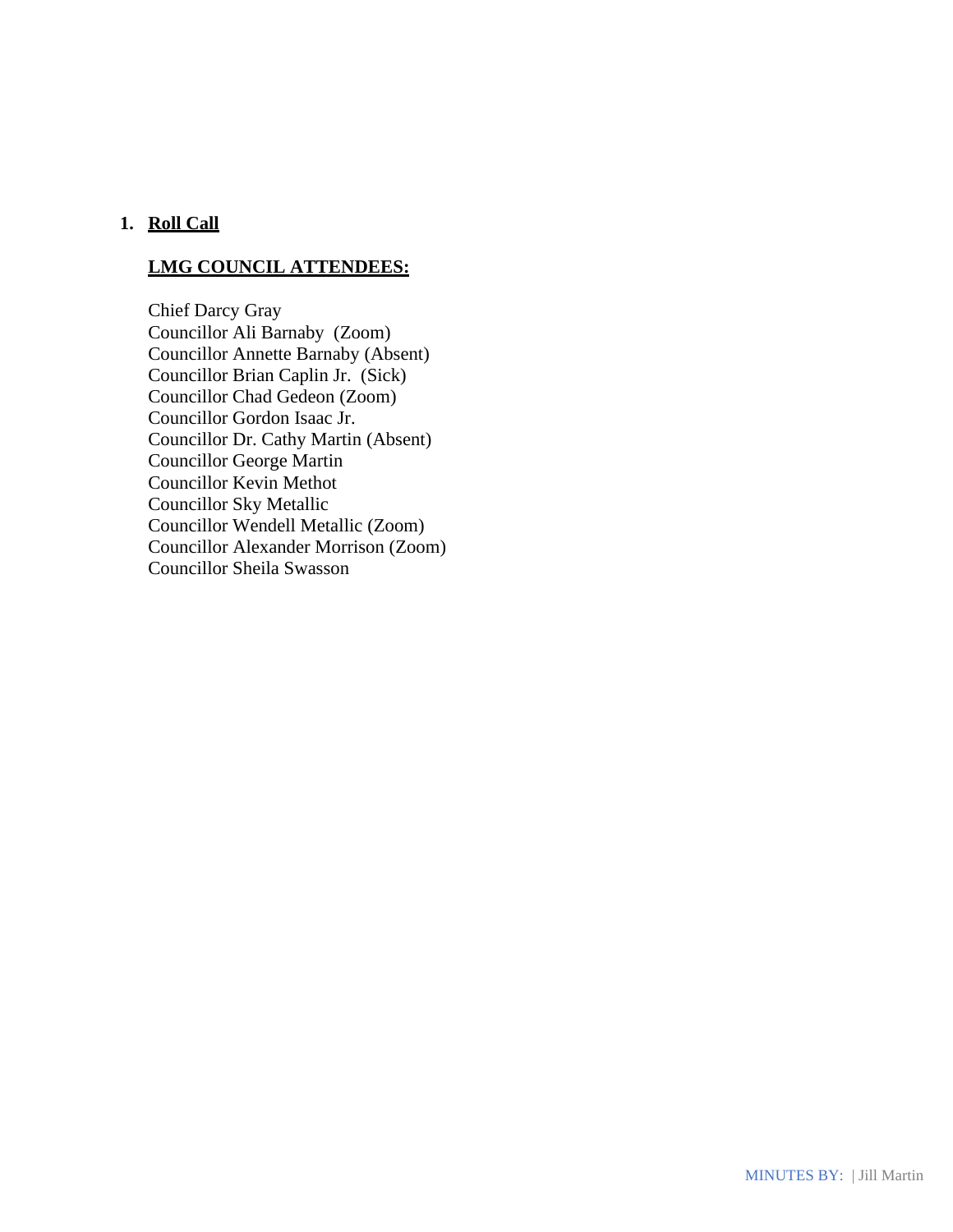### **2. Adoption of Agenda**

Chief and Council made a motion to approve the Agenda for May 24, 2022.

Moved: Councillor Gordon Isaac Jr. Second: Councillor George Martin Passed

### **3. Minutes for Approval May 17, 2022**

Chief and Council made a motion to approve the Minutes for May 17, 2022.

Moved: Councillor Sheila Swasson Second: Councillor Gordon Isaac Jr. Abstain: Councillor Chad Gedeon Passed

#### **4. Order in Council Signing Authority: AV Cell Agreement 2022**

Chief and Council made a motion to approve the Order in Council Signing Authority: AV Cell Agreement 2022 authorizing Chief Executive Officer to act as signing authority for the Listuguj Mi'gmaq Government respecting the new (2022-2027) five (5) year agreement between the LMG and AV Cell.

Moved: Councillor George Martin Second: Councillor Chad Gedeon Passed

### **5. Order in Council SAA Log Loader and Chipper 2022**

Chief and Council made a motion to approve the Order in Council SAA Log Loader and Chipper 2022 for LMG Chipping to access to the SAA AIF III fund in the amount of 1.3 million dollars to support capital acquisitions at LMG Chipping.

Moved: Councillor Kevin Methot Second: Councillor Chad Gedeon Passed

#### **6. Order in Council: First Nation Management Act (FMA)**

Chief and Council made a motion to approve the Order in Council First Nation Management Act (FMA) authorizing LMG to apply to become Borrowing Member of the FNFA.

Moved: Councillor Gordon Isaac Jr. Second: Councillor Kevin Methot Passed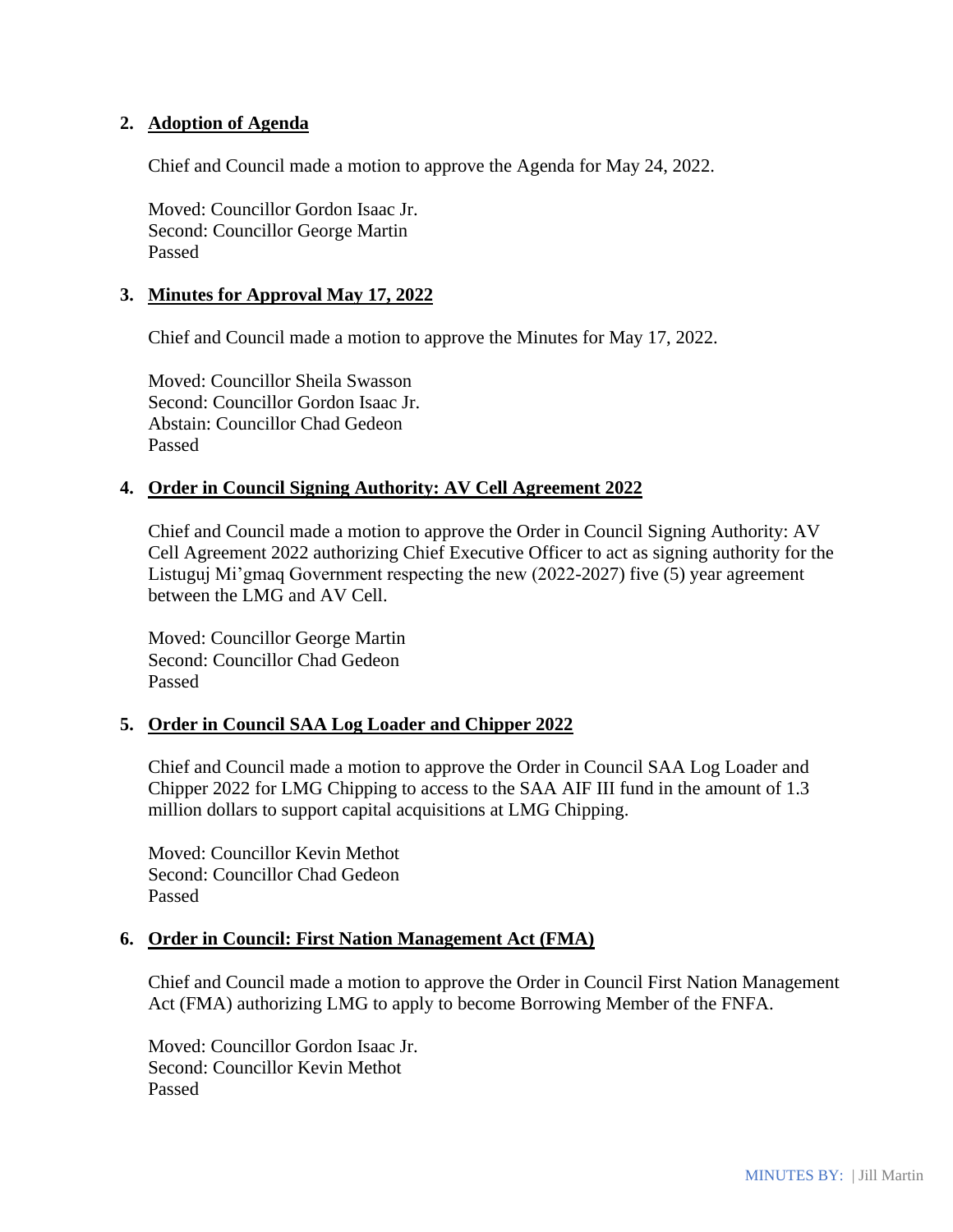### **7. Order in Council: First Nations Fiscal Management Act (FNFA) Representative**

Chief and Council made a motion to approve Order in Council: First Nations Fiscal Management Act (FNFA) Representative. LMG designated Chief Darcy Gray to act as their representative to the FNFA.

Moved: Councillor Gordon Isaac Jr. Second: Councillor Chad Gedeon Passed

#### **8. Sponsorship Request Mitchell Isaac**

Chief and Council made a motion to approve a Sponsorship Request in the amount of \$1000.00 to Mitchell Isaac to participate in the Sport of Archery.

Moved: Councillor Alexander Morrison Second: Councillor Kevin Methot Passed

### **9. Plamu Fishing Season**

Chief and Council made a motion to begin Plamu Fishing season 3 days early on May 27, 2022 due to the current reality with rising cost of living and food security. Chief and Council will offer tobacco, and a ceremony on May 27, 2022. The first catch of the season to gift to the elders, those in need, Listuguj Community Kitchen, the Migwite'tm Committee and the Listuguj Powwow Committee to help with upcoming community feat.

Moved: Councillor Gordon Isaac Jr. Second: Councillor Alexander Morrison Passed

### **10. Order in Council: Police Station Building and Design Contract Award**

Chief and Council made a motion to approve the Order in Council Police Station Building and Design Contract and Award. Chief and Council approve the recommendation of Capital and Infrastructure to sign the contract for the lowest compliant bidder Nadeau Soucy Ellis Architects.

Moved: Councillor Gordon Isaac Jr. Second: Councillor Chad Gedeon Passed